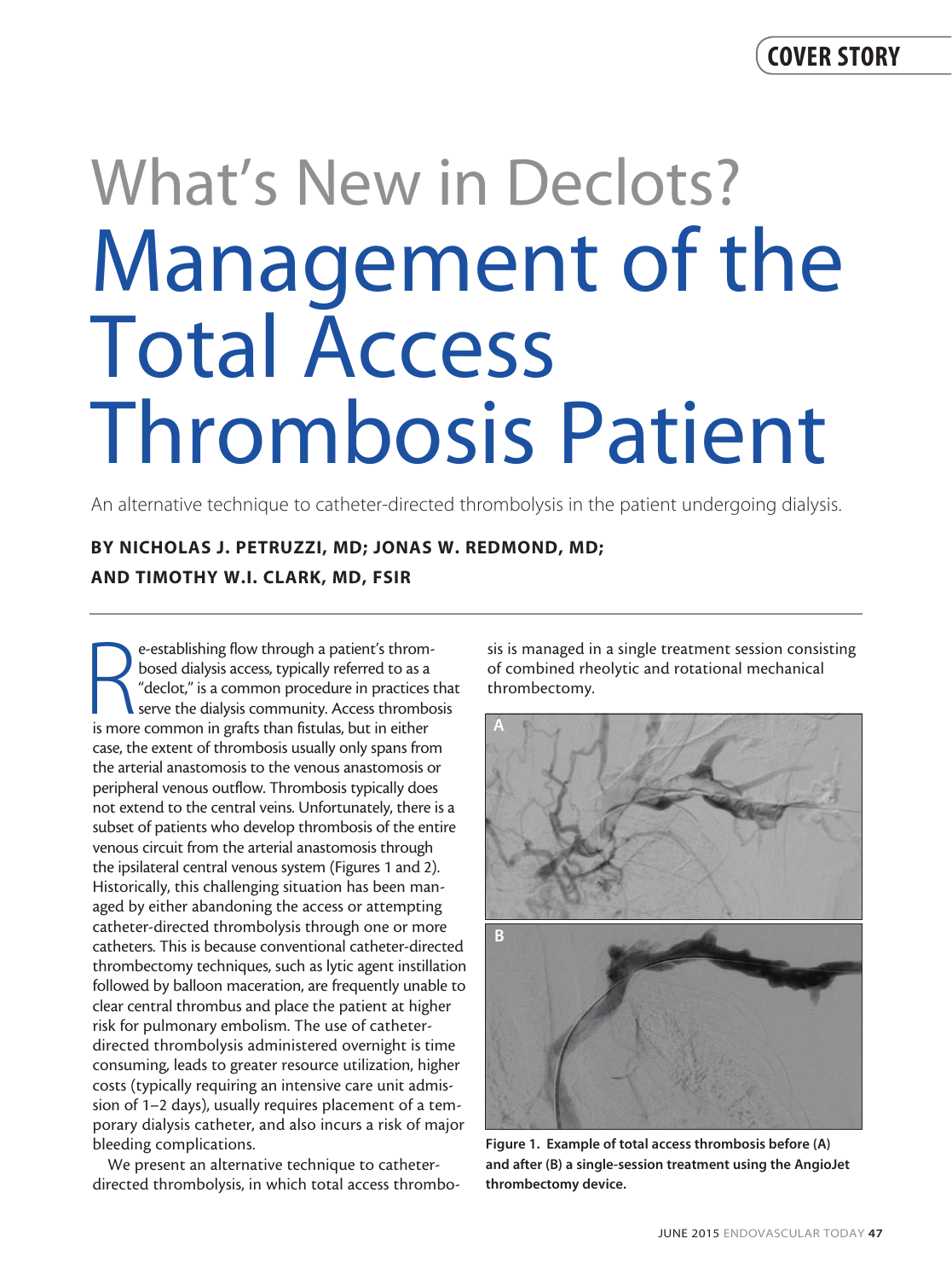## **TECHNIQUE**

Upon initial puncture of the thrombosed dialysis access and placement of a 7-F sheath, a diagnostic catheter is advanced to the axillosubclavian junction and high-resolution, digitally subtracted central venography is performed to determine clot burden and location. The patient is then therapeutically anticoagulated with unfractionated heparin. Next, a directional catheter and steerable guidewire are advanced to the inferior vena cava, and the catheter is removed over an exchange length 0.035-inch guidewire (eg, Rosen guidewire, Bentson guidewire). At this point, the extensive clot burden is laced with a thrombolytic agent such as tissue plasminogen activator (typical dose, 20–25 mg) using the AngioJet Solent Omni device (Boston Scientific Corporation) in power-pulse delivery mode and allowed to dwell for 15 to 20 minutes. Mechanical thrombectomy is performed with the AngioJet device in thrombectomy mode, starting just beyond the dialysis access until the device has reached the leading edge of the clot in the central veins. The device is activated in 15-second increments, typically treating 10-cm venous segments at a time. Short activation times are helpful because bradycardia may occur in some patients. If this occurs, wait 30 to 60 seconds for the patient's heart rate to return to baseline. Atropine is readily available but is rarely needed as long as the device is activated for short intervals of time.

At this point in the procedure, digitally subtracted central venography is repeated. If the central veins are now free of thrombus, thrombectomy of the dialysis access is performed. If residual thrombus is present in the central veins, those areas are treated with additional passage of the AngioJet device. Typically, blood and saline volumes range from 200 to 400 mL in the AngioJet collection bag.

In our experience, the AngioJet can be a challenging device to adequately remove wall-adherent thrombus within the dialysis access itself. For this reason, we change devices at this point and perform thrombectomy of the extremity access using a rotational device (Arrow-Trerotola PTD, Teleflex). This device also enables controlled removal of the arterial plug (the platelet-rich plug occluding the origin of the dialysis access), whereas using the AngioJet device at this location can occasionally result in plug embolization into the artery.

As much of the clot burden is removed as possible prior to treating any peripheral or central venous stenosis. Patients with total access thrombosis harbor a larger clot burden than the few milliliters found in patients who require standard declotting, and it has been shown that there may be a higher prevalence of pulmonary hypertension following thrombectomy in

patients with larger clot burdens. Therefore, it is critical to protect the lungs from potential embolic phenomena as much as possible.

Following clot removal, the arterial plug is removed to restore flow to the dialysis access. Treatment of underlying stenosis is then performed as per a conventional thrombectomy procedure.

# OUTCOMES IN PATIENTS WITH TOTAL ACCESS THROMBOSIS

We retrospectively analyzed the outcomes of 25 patients with total access thrombosis and compared those outcomes to a control group of patients who had thrombosis of the dialysis access only. Total access thrombosis cases were matched at a 1:3 ratio to a control group of 75 patients with thrombosis of the hemodialysis access only and in whom a single device (Arrow-Trerotola PTD) was used. Central lesion presence, technical success rate, clinical success rate, fluoroscopy time, and primary postintervention patency rates were compared to the same variables in the control group.

Fifty-six percent of patients with total access thrombosis had one or more central lesions requiring percutaneous transluminal angioplasty or stenting. There was no clinical evidence of pulmonary emboli in the total access thrombosis group. Technical and clinical success rates in the total access thrombosis and control groups were 92% and 88% compared to 95%



Figure 2. Another example of total access thrombosis before (A) and after (B) a single-session treatment using the AngioJet thrombectomy device.